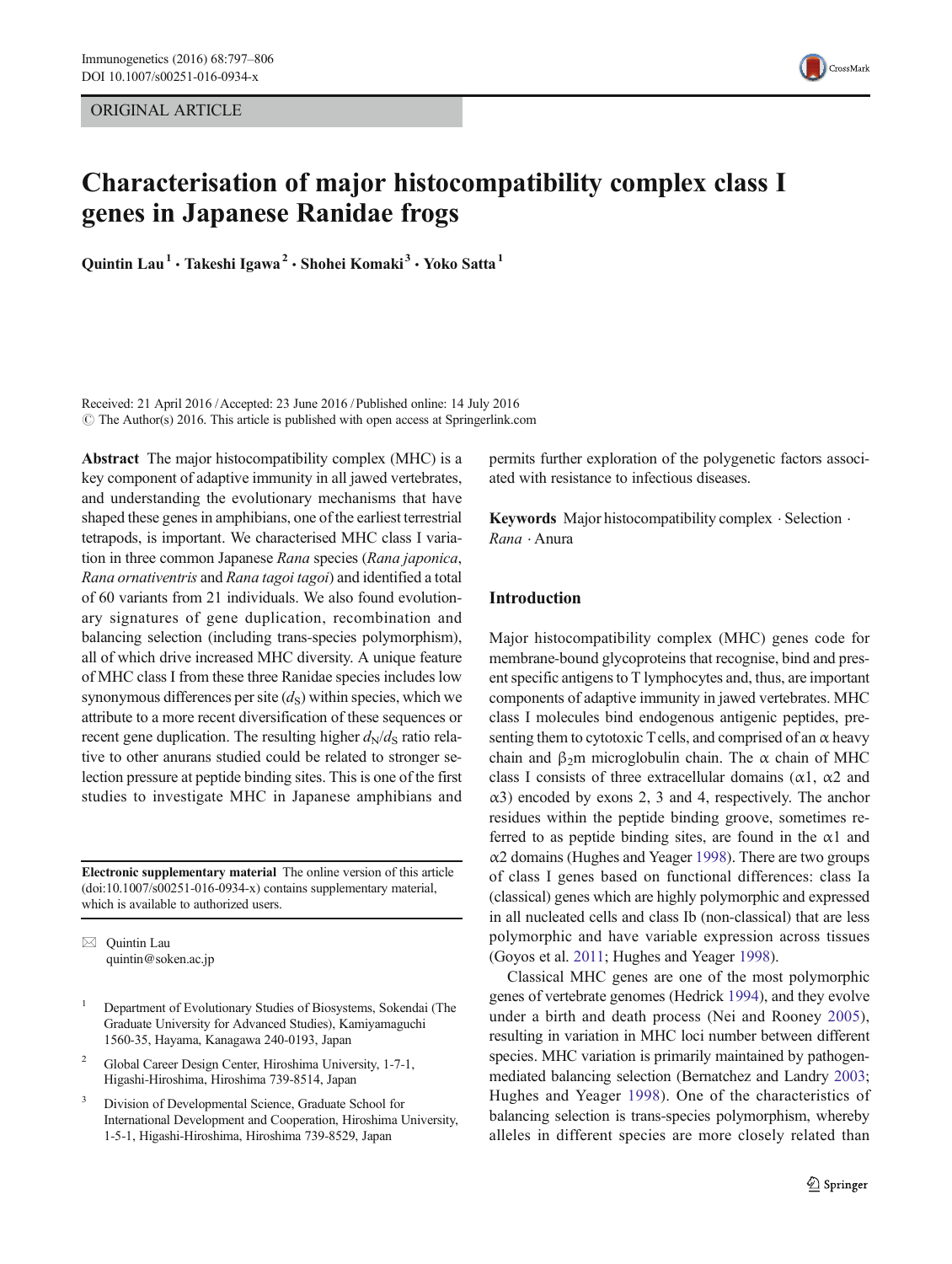conspecific alleles (Klein et al. [1998](#page-9-0)), and this has been seen in MHC genes (Wei et al. [2010;](#page-9-0) Jaratlerdsiri et al. [2014\)](#page-9-0). As the MHC is important for adaptive immunity, several studies in vertebrates have found associations with MHC variation and infectious diseases (summarised by Sommer [2005\)](#page-9-0). In particular, recent studies have identified MHC–disease associations in a number of amphibian species (Bataille et al. [2015;](#page-8-0) Savage and Zamudio [2011](#page-9-0); Teacher et al. [2009\)](#page-9-0).

Anuran amphibians are ectothermic tetrapods with a metamorphic life cycle, comprising a developing premetamorphic stage (tadpoles) inhabiting aqueous environments and a post-metamorphic stage occupying terrestrial and/or aquatic habitats. A change in morphology and environment during the life cycle presents the potential for differential exposure to different pathogens during development. There are reports that certain pathogens may have stronger impact on either pre- (Chambouvet et al. [2015](#page-8-0); Haislip et al. [2011](#page-8-0)) or post-metamorphic life stages (Blaustein et al. [2005\)](#page-8-0), supporting that developmental and environmental changes could influence amphibian host immunity. Many amphibian diseases caused by pathogens, including bacteria, viruses, fungi and parasites, have been reported (summarised by Densmore and Green [2007](#page-8-0)); one of the most commonly documented amphibian infectious diseases in recent times is chytridiomycosis.

Chytridiomycosis is a serious disease in amphibians caused by the chytrid fungus Batrachochytridium dendrobatidis, which was identified by Berger et al ([1998](#page-8-0)) and characterised by Longcore et al ([1999\)](#page-9-0). Many studies have attributed chytridiomycosis, which causes epidermal disruption, to the decrease in amphibian populations around the world (Daszak et al. [2003;](#page-8-0) Longcore et al. [2007;](#page-9-0) Skerratt et al. [2007\)](#page-9-0). In Japan, several strains of B. dendrobatidis were characterised as either non-native or apparently endemic strains, although low incidence (4.1 %) was found in freeranging amphibians (Goka et al. [2009](#page-8-0)). Some amphibian species in Japan where the fungus was detected include exotic species from the pet trade and the naturalised Lithobates (Rana) catesbeianus, a key carrier species attributed with the spread of this global disease (Garner et al. [2006\)](#page-8-0). It has been suggested that B. dendrobatidis is endemic to Asia (Goka et al. [2009;](#page-8-0) Bataille et al. [2013\)](#page-8-0), implying the coexistence between Japanese (or Asian) amphibians and B. dendrobatidis for a long time, which may have allowed the amphibians to evolve an effective resistance against chytrid infection. This could explain the tolerance of endemic amphibians to the fungi and the resulting low incidence in Japan (or Asia). Therefore, initiating the examination of immune genes of Japanese amphibian species will contribute to further understanding amphibian host–disease dynamics.

Within the family Ranidae, MHC class I has been studied in L. catesbeianus (American bullfrog), Lithobates clamitans (green frog), Lithobates yavapaiensis (lowland leopard frog), Lithobates pipiens (Northern leopard frog) and Rana temporaria (common frog), and signatures of balancing selection have been detected (Flajnik et al. [1999;](#page-8-0) Kiemnec-Tyburczy et al. [2012](#page-9-0); Teacher et al. [2009\)](#page-9-0). Apart from balancing selection, recombination and gene duplication also play a role in driving MHC diversity (Carrington [1999;](#page-8-0) Yeager and Hughes [1999\)](#page-9-0). Recombination between exons at a single locus has been identified in Xenopus laevis (African clawed frog) and two Rhacophoridae species (Bos and Waldman [2006;](#page-8-0) Zhao et al. [2013](#page-9-0)). Whilst some model Pipidae and Ranidae species express a single classical MHC class I locus (Flajnik et al. [1999;](#page-8-0) Goyos et al. [2011;](#page-8-0) Ohta et al. [2006](#page-9-0); Teacher et al. [2009](#page-9-0)), copy number variation was revealed following research across more expansive families and additional Ranidae species (Kiemnec-Tyburczy et al. [2012;](#page-9-0) Lillie et al. [2014](#page-9-0); Zhao et al. [2013](#page-9-0)). The aim of this study was to characterise MHC class I genes in three Japanese frog species from the Rana genus. In addition, we wanted to investigate whether selective mechanisms and gene duplication have shaped MHC variation. This will contribute to further understanding about the evolution of amphibian MHC class I.

## Methods

#### Sample collection and nucleic acid isolation

We selected three Rana frog species that are commonly found across Japan: the Japanese brown frog (Rana japonica), the montane brown frog (Rana ornativentris) and Tago's brown frog (Rana tagoi tagoi). For genetic material, adult individuals  $(n = 7$  per species) originating from separate locations within Hiroshima prefecture, Japan, were used: R. japonica raised in captivity and originating from multiple egg clusters collected from an island population in Etajima (34°16′14″N, 132°28′ 37″E); R. ornativentris raised in captivity from tadpoles collected from Yoshiwa (34°25′04″N, 132°05′15″E); and R. t. tagoi from adult frogs collected from Shobara (34°05′04″N, 132°49′43″E). Adult frogs were euthanized by immersion in tricaine methanesulfonate (MS222, 0.5–3 g/L water) and spleen was collected. Total RNA was extracted using ISOGEN (Nippon Gene, Tokyo, Japan) following the manufacturer's protocol, and first-strand complementary DNA was synthesised using PrimeScript<sup>TM</sup> RT reagent kit (Takara Bio Inc., Otsu, Japan).

#### MHC class I PCR

Primers were designed to amplify partial coding sequence of MHC class I, spanning from exons 1 to 4, based on transcriptome data (T. Igawa, unpublished data) from skin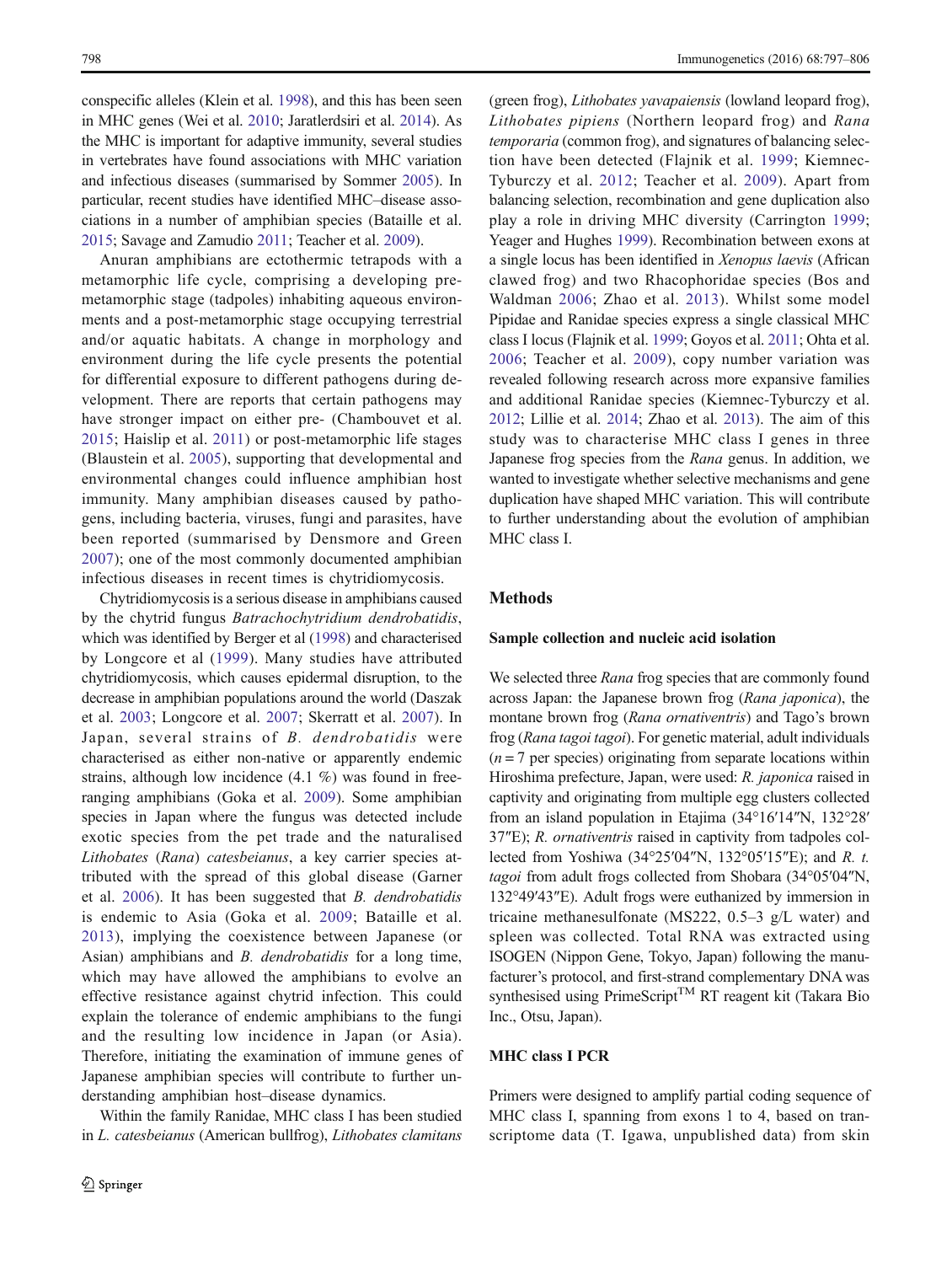samples of R. *japonica* as well as several Ranidae species from southern Japanese islands: Odorrana narina, Odorrana amamiensis, Odorrana supranarina, Odorrana ishikawae, Odorrana splendida, Babina holsti and Babina subaspera. Based on conserved regions in aligned sequences, we designed primers using Primer3 (Rozen and Skaletsky [1998](#page-9-0)): forward 5′-GTGTCAGGRGTGKAKTGTG-3′ and reverse 5′-GAAYMTMCTCCAGACTGCTGT-3′, the latter being similar to that of Kiemnec-Tyburczy et al [\(2012\)](#page-9-0).

Polymerase chain reaction (PCR) amplification was performed in Applied Biosystems® Veriti® thermal cycler in 10 μl reactions containing 0.2 U KOD FX Neo DNA polymerase (Toyobo, Osaka, Japan), 1× PCR buffer, 0.4 mM each dNTP and  $0.5 \mu M$  each primer. General cycle conditions included initial Taq activation at 95 °C for 1 min, followed by 30 cycles of 30-s denaturation at 95 °C, 30-s annealing at 56 °C and 30-s extension at 72 °C, then a final extension of 72 °C for 3 min. 3′-dA overhangs were then added to PCR products using  $10 \times A$ -attachment mix (Toyobo), and then the products were ligated into T-Vector pMD20 (Takara Bio Inc.) using DNA Ligation Kit 2.1 (Takara Bio Inc.) and incubated for 16 °C for 30 min. For cloning, ligation reactions were transformed into One Shot® TOP10 competent cells (Invitrogen, Tokyo, Japan). Positive clones (8–16 per individual) were amplified with M13 primers in similar PCR conditions, purified with ExoSAP-IT® (Affymetrix Inc., Santa Clara, USA) and sequenced with BigDye® Terminator Cycle Sequencing Kit (Applied Biosystems, Foster City, USA) and an ABI 3130xl automated sequencer.

#### Sequence and phylogenetic analyses

All ABI trace files were edited and analysed using CodonCode Aligner 5.1.5 (CodonCode Co., Centerville, USA). To avoid sequences resulting from PCR or cloning artefacts, we used the following criteria for inclusion of sequences: (1) amplified from more than one clone and (2) differ from other sequences by at least three nucleotides. We allowed for two exceptions where pairs of sequences (Raja-UA\*06 and 07, and Raor-UA\*19 and 25) differed by only a single non-synonymous substitution at exon 3 ( $\alpha$ 2 domain) as they were confirmed by repeat PCR and cloning reactions. For each species, we used MEGA7 (Kumar et al. [2016\)](#page-9-0) to calculate measures of overall mean nucleotide and amino acid distances ( $p$  distance) across the entire sequence and each domain independently. Using ClustalW, the derived class I amino acid sequences were aligned with those of previously studied amphibian species, including Ambystoma mexicanum, X. laevis, Rhacophorus omeimontis, Polypedates megacephalus, Agalychnis callidryas, Espadarana prosoblepon, Smilisca phaeota, L. catesbeianus, L. clamitans and L. yavapaiensis (Flajnik et al. [1999](#page-8-0); Kiemnec-Tyburczy et al. [2012](#page-9-0); Sammut et al. [1997](#page-9-0); Zhao

et al. [2013](#page-9-0)). For phylogenetic analyses, neighbour-joining trees (p distance) were constructed from amino acid alignments in MEGA7 using 1000 bootstrap replicates. Xenopus non-classical Ib and Gallus gallus class I sequences were also included, with the latter used as an outgroup. Trees were constructed separately for  $\alpha$ 1,  $\alpha$ 2 and  $\alpha$ 3 domains. Maximumlikelihood trees (JTT model +  $G + I$  as model of best fit, 500 bootstrap replicates) were also constructed in MEGA7 to confirm inferred phylogenetic relationships.

#### Tests for recombination and selection

Following Zhao et al ([2013](#page-9-0)), we used two approaches to check for the presence of recombination, briefly: (1) GARD (genetic algorithm recombination detection; Kosakovsky Pond et al. [2006](#page-9-0)) executed in the online Datamonkey website ([http://www.datamonkey.org](http://www.datamonkey.org/)) and (2) RDP4 (Recombination Detection Program, version 4) which implements multiple methods (Martin et al. [2015](#page-9-0)). Within RDP4, we only considered breakpoints that were identified by at least four of the seven methods tested (RDP, BOOTSCAN, GENECONV, MAXCHI, CHIMAERA, SISCAN and 3SEQ).

Non-synonymous substitutions per non-synonymous site  $(d_N)$  and synonymous substitutions per synonymous site  $(d_S)$ were calculated in MEGA7 with the Nei–Gojobori method (proportion). We used codon-based Z tests in MEGA7 (10,000 bootstrap replicates, partial deletion) to test for global neutral  $(d_N = d_S)$ , positive  $(d_N > d_S)$  and purifying  $(d_N < d_S)$ selections in MHC class I sequences independently for each of the three species. In addition, sequence-wide positive selection was also tested using PARRIS, which is implemented in the Datamonkey website. To test for signatures of positive selection on specific codon sites, we used omegaMap version 5.0 (McVean and Wilson [2006](#page-9-0)) as well as three methods hosted by the Datamonkey website: fixed effects likelihood (FEL), random effects likelihood (REL) and mixed effects model of evolution (MEME) models. These tests were conducted independently in each of the species as species-specific selection pressures are expected and omegaMap makes the assumption of random mating within all individuals. We used omegaMap to perform Bayesian inference on independent alignments for each species and inferred positively selected codon sites ( $\omega$  or  $d_N/d_S > 1$ ) even in the presence of recombination. For each species, we conducted two independent omegaMap runs following the same conditions as Lau et al [\(2015\)](#page-9-0), but with  $1 \times 10^6$  MCMC iterations and 100,000 burnin iterations. We used conservative cutoff probabilities for identification of selected sites; for omegaMap,  $\omega > 1$  with posterior probability  $>0.95$ , FEL and MEME p values <0.05 and REL Bayes factor >200. We considered a codon site as being under selection (or positively selected site, PSS) if it could be identified in at least two of the four methods used.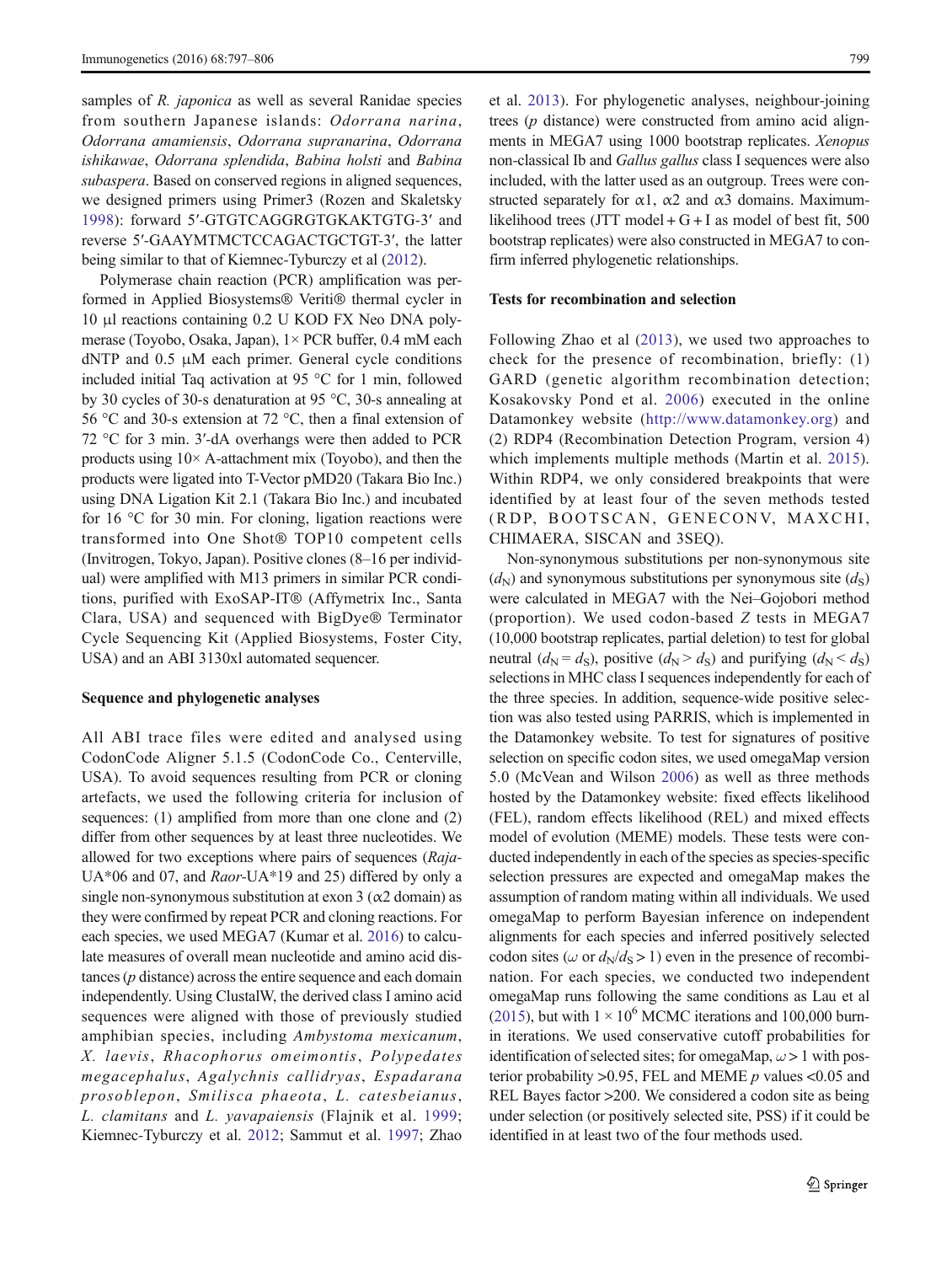#### <span id="page-3-0"></span>Results and discussion

# MHC sequence characterisation and copy number variation

We identified a total of 10, 28 and 22 MHC class I sequences (referred to here as variants) from R. japonica, R. ornativentris and *R. t. tagoi*, respectively (Table 1); these variants are designated  $Raja-UA*01-10$ ,  $Raor-UA*01-28$  and  $Rata-$ UA\*01–22 (Genbank accession nos. KX100486– KX100545). These newly characterised variants were all 780 bp (260 codons) in length (Fig. [1](#page-4-0)), with the exception of  $Raja-UA*02$  (259 codons) and  $Rata-UA*21$  and 22 (262 codons). All variants likely belong to classical class I loci as they were amplified from RNA, clustered phylogenetically with other classical class I sequences (Fig. [2\)](#page-5-0) and had no premature stop codons or aberrant indels. There were no MHC class I variants shared between the species studied. Within R. japonica, many variants were shared across individuals, especially Raja-UA\*01 (amplified from six of seven individuals) and Raja-UA\*03 and Raja-UA\*04 (amplified from four of seven individuals each); this could be attributed to the lower effective population size of this island population studied (T. Igawa, unpublished data). In contrast, there were no shared MHC class I variants between the seven R. t. tagoi individuals studied and only one shared variant (Raor-UA\*06) between two R. ornativentris individuals (Supplementary material 1A). Our initial characterisation of MHC class I sequences in these three Japanese frog species provides the framework for future studies of genetic diversity of these abundant species across their broad habitat range across Japan.

Two to five sequences were characterised from each individual (Supplementary material 1A); it is likely we have underestimated the total number variants per individual due to conservative approaches for confirming MHC variants, similar to Zhao et al ([2013](#page-9-0)), as well as the limited number of sequenced clones. Future studies of additional individuals and populations will likely uncover more MHC class I variation in these expansive and unthreatened species. The sequence divergence within individuals at the nucleotide and amino acid levels (intraindividual variation) was similar amongst the three study species (Table 1 and Supplementary material 1A). The variation is also comparable to the six frog species ( $n = 5$ ) individuals per species) studied by Kiemnec-Tyburczy et al [\(2012](#page-9-0)), although higher amino acid divergence was detected in some A. *callidryas*  $(0.451)$  and *E. prosoblepon*  $(0.336)$ individuals. This could be related to the unusually low levels of per-site differences at MHC class I in the three Japanese Rana species, especially the average synonymous differences per synonymous site  $(d_s; Fig. 3)$  $(d_s; Fig. 3)$  $(d_s; Fig. 3)$ . Subsequently, the resulting  $d_N/d_S$  ratio (or  $\omega$ ) of MHC class I from R. japonica ( $\omega$  = 1.67), R. ornativentris ( $\omega$  = 1.07) and R. t. tagoi ( $\omega$  = 1.26) is higher than that of previously studied frogs  $(\omega = 0.64 - 0.76)$ , with the exception of L. yavapaiensis ( $\omega$  = 1.02).

Since up to five variants were found in each individual, up to three loci were amplified; this aligns with recent anuran studies that have found MHC class I copy number variation, including up to three loci in some Ranidae species (Kiemnec-Tyburczy et al. [2012;](#page-9-0) Zhao et al. [2013](#page-9-0)). As with MHC studies in other non-model species, it remains difficult to completely map out the total number of MHC loci in these species without the availability of whole genome sequences. Comparison of maximum synonymous divergence between assumed paralogous sequences (that is, the most divergent sequence pairs) showed lower

| Species             | No. of<br>variants<br>(total) | No. of<br>variants (per<br>individual) | Total no. of<br>segregating<br>sites <sup>a</sup> |               | Range of divergence<br>within individual |                 | (nucleotide,<br>amino acid) | Mean distance           |                         | $\alpha$ 1 and $\alpha$ 2 domains | Z tests for selection for<br>combined (Z statistic) |           |
|---------------------|-------------------------------|----------------------------------------|---------------------------------------------------|---------------|------------------------------------------|-----------------|-----------------------------|-------------------------|-------------------------|-----------------------------------|-----------------------------------------------------|-----------|
|                     |                               |                                        | Nucleotide                                        | Amino<br>acid | Nucleotide                               | Amino<br>acid   | $\alpha$ 1                  | $\alpha$ 2              | $\alpha$ <sup>3</sup>   |                                   | Neutrality Purifying Positive                       |           |
| R. japonica         | 10                            | $2 - 5$                                | 136                                               | 78            | $0.012 - 0.115$                          | $0.031 - 0.212$ | 0.064.<br>$0.1 -$<br>35     | 0.080.<br>$0.1 -$<br>55 | 0.024.<br>$0.0 -$<br>45 | $4.199*$                          | $-4.204$<br>n.s.                                    | $4.219**$ |
| R. ornativentris 28 |                               | $3 - 5$                                | 192                                               | 94            | $0.063 - 0.104$                          | $0.108 - 0.173$ | 0.067,<br>$0.1 -$<br>58     | 0.067,<br>$0.1 -$<br>22 | 0.035,<br>$0.0-$<br>48  | 3.446*                            | $-3.422$<br>n.s.                                    | $3.372*$  |
| R. t. tagoi         | 22                            | $2 - 5$                                | 167                                               | 83            | $0.050 - 0.101$                          | $0.100 - 0.169$ | 0.081,<br>$0.1 -$<br>49     | 0.081.<br>$0.1 -$<br>52 | 0.036,<br>$0.0-$<br>60  | $3.808**$                         | $-3.808$<br>n.s.                                    | $3.920**$ |

Table 1 Summary of MHC class I variants, genetic divergence and codon-based Z tests for selection in the three Japanese Rana species

 $**p* < 0.01, ***p* < 0.0001, n.s.: *p* > 0.05$ 

a Excludes insertions or deletions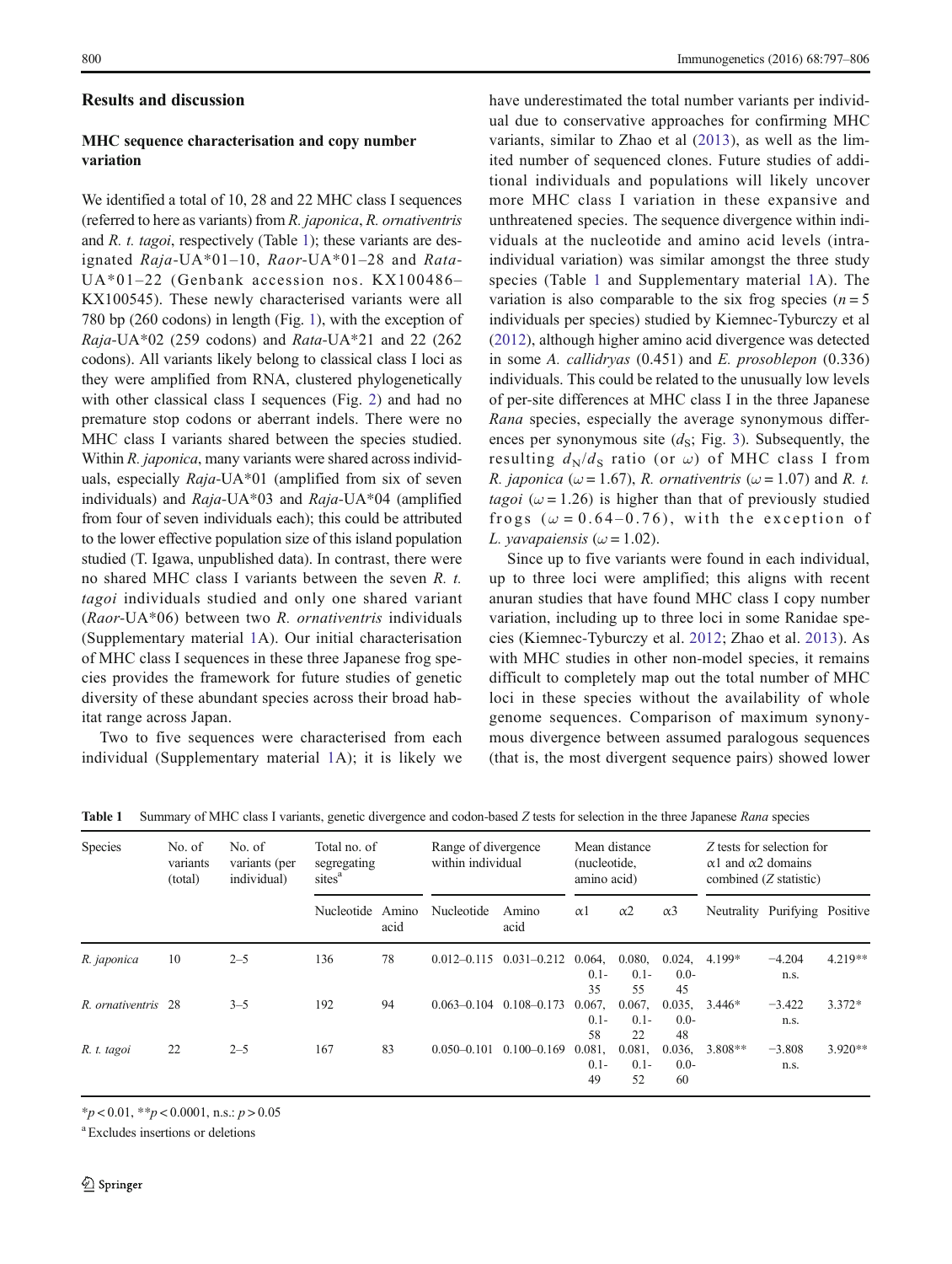<span id="page-4-0"></span>

| $\alpha$ 1 domain                                                                                                                                                                                                                                                                                                                     |                               |                                                                                                                                                                                                                                                                                                                                                                                                                                |  |  |                                                                                                                                                                                                                                                                 |  |
|---------------------------------------------------------------------------------------------------------------------------------------------------------------------------------------------------------------------------------------------------------------------------------------------------------------------------------------|-------------------------------|--------------------------------------------------------------------------------------------------------------------------------------------------------------------------------------------------------------------------------------------------------------------------------------------------------------------------------------------------------------------------------------------------------------------------------|--|--|-----------------------------------------------------------------------------------------------------------------------------------------------------------------------------------------------------------------------------------------------------------------|--|
| Raia-UA*-01<br>Raja-UA*-02<br>Raja-UA*-05<br>Raja-UA*-09<br>Raja-UA*-10<br>Raor-UA*-05<br>Raor-UA*-06<br>Raor-UA*-08<br>Raor-UA*-09<br>Raor-UA*-11<br>Raor-UA*-14<br>Raor-UA*-20<br>Raor-UA*-23<br>Rata-UA*-04<br>Rata-UA*-05<br>Rata-UA*-06<br>Rata-UA*-08<br>Rata-UA*-14<br>Rata-UA*-19<br>Rata-UA*-20<br>Rata-UA*-21<br>$HLA-B*35$ | $DSH$ SMR $\overline{Y}$<br>. |                                                                                                                                                                                                                                                                                                                                                                                                                                |  |  | DISTRIBUTE AND LONGITY CONSISTERED TO UP A ENGINEERING THE CONSISTER TO UP A EXAMPLE AND LONGITION CONSISTENT CONSISTENT ON A SHOPLAY CONSISTENT ON A SHOPLAY CONSISTENT ON A SHOPLAY CONSISTENT ON A SHOPLAY CONSISTENT ON A<br>. Y. L <mark>.</mark> <b>.</b> |  |
| $\alpha$ 2 domain                                                                                                                                                                                                                                                                                                                     |                               |                                                                                                                                                                                                                                                                                                                                                                                                                                |  |  |                                                                                                                                                                                                                                                                 |  |
| Raja-UA*-01<br>Raja-UA*-02<br>Raja-UA*-05<br>Raja-UA*-09<br>Raja-UA*-10<br>Raor-UA*-05<br>Raor-UA*-06<br>Raor-UA*-08<br>Raor-UA*-09<br>Raor-UA*-11<br>Raor-UA*-14<br>Raor-UA*-20<br>Raor-UA*-23<br>Rata-UA*-04<br>Rata-UA*-05<br>Rata-UA*-06<br>Rata-UA*-08<br>Rata-UA*-14<br>Rata-UA*-19<br>Rata-UA*-20<br>Rata-UA*-21<br>HLA-B*35   |                               | $Y, W, \ldots, W, W, \ldots, W, W, \ldots, W, W, \ldots, W, W, \ldots, W, W, \ldots, W, W, \ldots, W, W, \ldots, W, W, \ldots, W, \ldots, W, \ldots, W, \ldots, W, \ldots, W, \ldots, W, \ldots, W, \ldots, W, \ldots, W, \ldots, W, \ldots, W, \ldots, W, \ldots, W, \ldots, W, \ldots, W, \ldots, W, \ldots, W, \ldots, W, \ldots, W, \ldots, W, \ldots, W, \ldots, W, \ldots, W, \ldots, W, \ldots, W, \ld$<br>. <i>.</i> . |  |  | $\mathbf{H}$ and $\mathbf{H}$ and $\mathbf{H}$ are the set of $\mathbf{H}$<br>. . D <b>.</b> H<br>. H R .<br>. H<br>.S. .I.R.D.GP. .RLLR.HD.SA.KDYIA.NED--LSSWTAADTAQRK.EAA--.VA.QLRA. .EGL.V.RR.LE. .K.T.QRA                                                   |  |
| $\alpha$ 3 domain                                                                                                                                                                                                                                                                                                                     |                               |                                                                                                                                                                                                                                                                                                                                                                                                                                |  |  |                                                                                                                                                                                                                                                                 |  |
| Raia-UA*-01<br>Raja-UA*-02<br>Raja-UA*-05<br>Raia-UA*-09<br>Raja-UA*-10<br>Raor-UA*-05<br>Raor-UA*-06<br>Raor-UA*-08<br>Raor-UA*-09<br>Raor-UA*-14<br>Raor-UA*-20<br>Raor-UA*-23<br>Rata-UA*-04<br>Rata-UA*-05<br>Rata-UA*-06<br>Rata-UA*-08<br>Rata-UA*-14<br>Rata-UA*-19<br>Rata-UA*-20<br>Rata-UA*-21<br><b>HLA-B*35</b>           |                               |                                                                                                                                                                                                                                                                                                                                                                                                                                |  |  |                                                                                                                                                                                                                                                                 |  |

Fig. 1 Amino acid alignment of selected MHC class I variants from R. japonica (Raja), R. ornativentris (Raor) and R. t. tagoi (Rata). Alignment is divided into the three domains studied. Codon sites shaded in grey are detected as under positive selection independently in each species by at least two of four methods used (omegaMap, FEL, REL

and MEME); referred to as positively selected sites (PSS). Putative PBR sites inferred from humans (Bjorkman et al. [1987](#page-8-0); Saper et al. [1991](#page-9-0)) are indicated by black bars above the leading sequence. Amino acid sequence for a well-characterised HLA allele, HLA-B\*35, is also included (HLA-B\*35:01:01:01, IMGT/HLA acc. no. HLA00237)

maximum  $d<sub>S</sub>$  in the three focal species (Fig. [3](#page-5-0)), indicative of a more recent gene duplication relative to other frogs studied.

The total number of variants in the studied cohort of R. japonica was lower than that of the other two focal species,

likely due to the population history or kin relationships. Despite the lower total number of variants and segregating sites in R. *japonica*, this cohort had a higher maximum intraindividual sequence variation and comparable overall mean sequence distance relative to the other two species (Table [1\)](#page-3-0).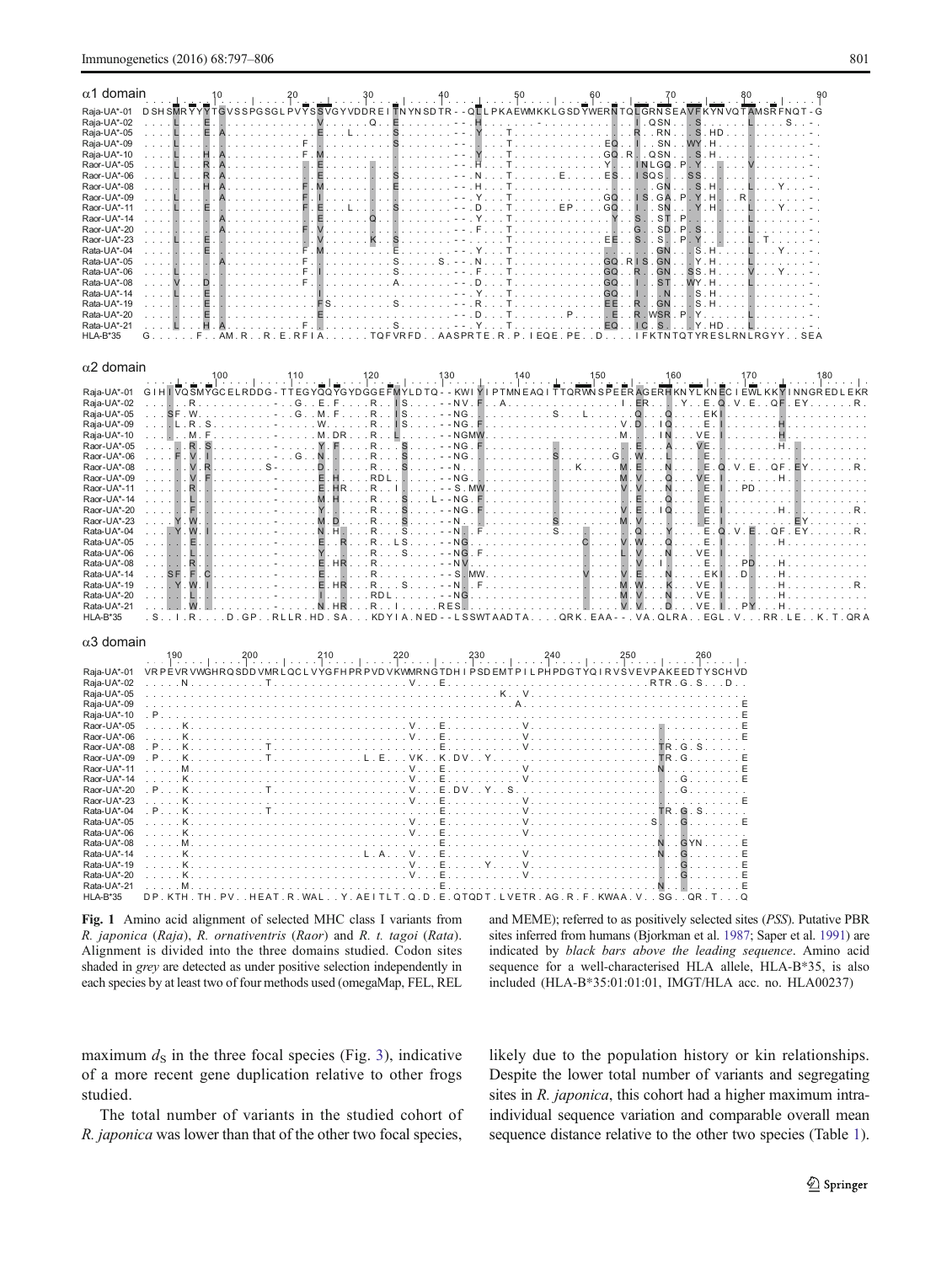<span id="page-5-0"></span>

Fig. 2 Phylogenetic relationships between MHC I variants identified in R. japonica (Raja, black bar), R. ornativentris (Raor, white bar) and R. t. tagoi (Rata, grey bar) and other amphibians (neighbour-joining method). We constructed phylogenies independently for the  $\alpha$ 1 domain (a),  $\alpha$ 2 domain (b) and  $\alpha$ 3 domain (c). Shaded circles indicate nodes with bootstrap support >70 %. Accession numbers for sequences from other species include Gallus gallus MHC class I (L28958.2); Xenopus MHC

class Ib (NM\_001247995, FJ589643, L20726); MHC class Ia: X. laevis Xela (AF185580, AF185582, AF185583), Ambystoma mexicanum Amme (U83137, U83138), Rhacophorus omeimontis Rhom and Polypedates megacephalus Pome (KC261637–KC261663), Agalychnis callidryas Agca, Espadarana prosoblepon Espr, Smilisca phaeota Smph, Lithobates catesbeianus Lica, L. clamitans Licl and L. yavapaiensis Liya (JQ679312–JQ679390)

This suggests that the sufficient sequence diversity could offset the low variant diversity in the R. japonica Etajima cohort. Further studies of more extant populations of R. japonica may reveal whether there is additional sequence variation in this



Fig. 3 Average number of non-synonymous differences per nonsynonymous site  $(d_N, \text{grey bars})$  or synonymous differences per synonymous site  $(d<sub>S</sub>, white bars)$  in MHC class I of various frog species using the Nei–Gojobori model (proportion) with 1000

bootstrap replicates. Error bars represent standard error estimates; circles represent maximum  $d_N$  or  $d_S$  from a pair of variants. Sequences from other anuran species were characterised by Kiemnec-Tyburczy et al [\(2012\)](#page-9-0) and Zhao et al [\(2013](#page-9-0))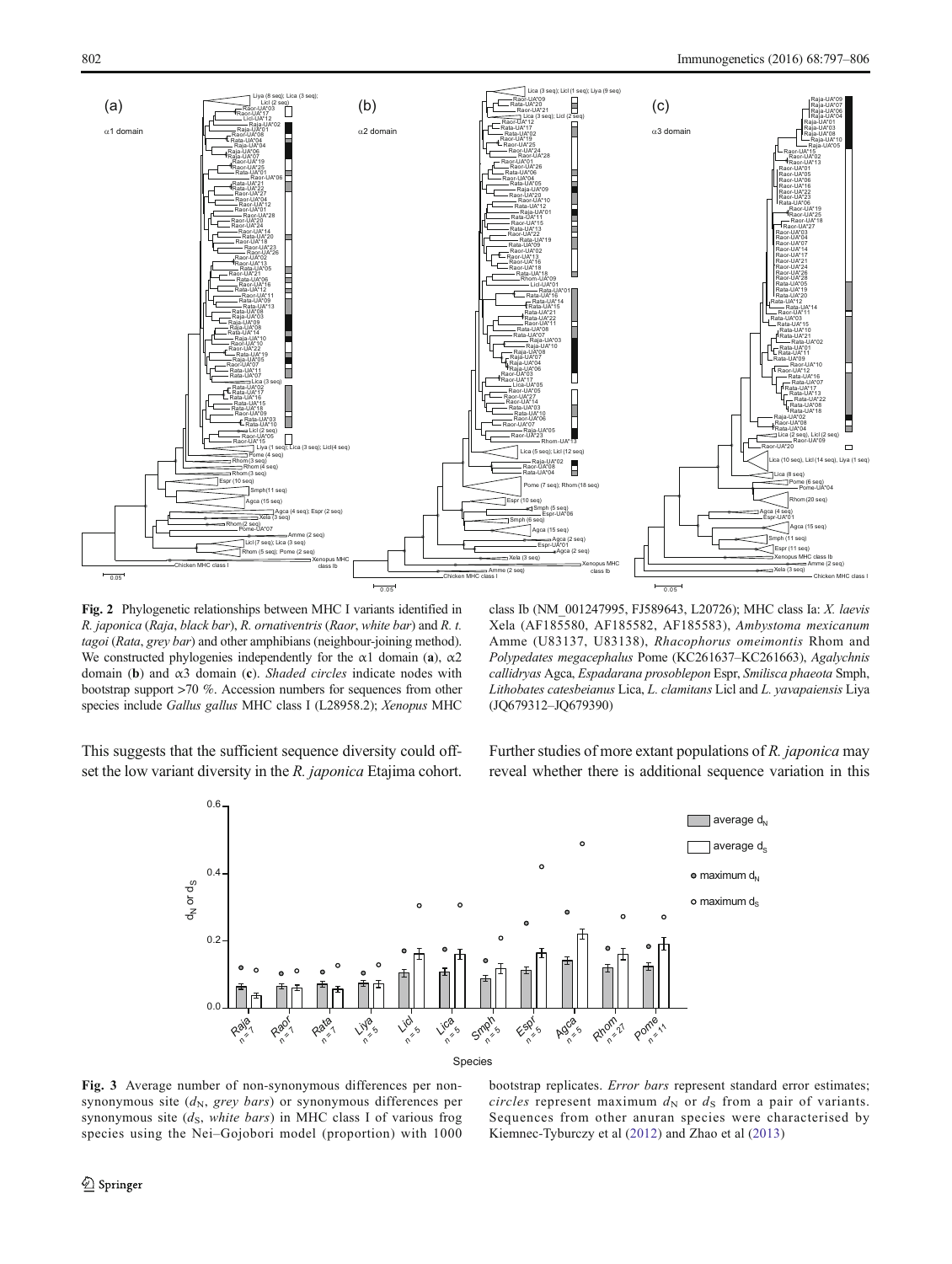species. The  $\alpha$ 1 and  $\alpha$ 2 domains (exons 2 and 3, respectively) in all species had higher mean genetic distances than the  $\alpha$ 3 domain (exon 4). This is consistent with the theory that the  $\alpha$ 3 domain is more conserved and functionally constrained whilst the  $\alpha$ 1 and  $\alpha$ 2 domains have high genetic variation for diverse peptide recognition capacity (Colombani [1990](#page-8-0)).

# Phylogenetic relationships and trans-species polymorphism

We constructed phylogenetic trees of each domain of MHC class I from the three Japanese Rana species along with previously studied amphibians. Within the three focal species, we found no species-specific phylogenetic clustering at the  $\alpha$ 1 and  $\alpha$ 2 domains, whereas there were possible monophyletic groups in the  $\alpha$ 3 domain, especially for *R. japonica* (Fig. [2](#page-5-0) and Supplementary material 1B). Whilst there was generally weak bootstrap support across most branches, which restricts us from making strong conclusions regarding trans-species polymorphism, this polyphyletic pattern is consistent with previous frog MHC class I studied by Kiemnec-Tyburczy et al [\(2012\)](#page-9-0) and Zhao et al [\(2013\)](#page-9-0). For  $\alpha$ 1 and  $\alpha$ 2 domains, we observed that some variants from other Ranidae species clustered together with Japanese Rana (Fig. [2a, b\)](#page-5-0); in addition, within the  $\alpha$ 2 domain, there was clustering with sequences from more extant Rhacophoridae species. Despite the low branch support, there were three variants, one from each of the focal species (Raja-UA\*02, Raor-UA\*08 and Rata-UA\*04), that formed a distinct basal polyphyletic group in the  $\alpha$ [2](#page-5-0) and  $\alpha$ 3 domains (Fig. 2 and Supplementary material 1B). Although these three variants were only identified in one individual per species, they could be derived from a more ancient MHC locus that has been maintained since the three Japanese species diverged, adding support for trans-species polymorphism.

# Evidence of recombination

Recombination is one of the main mechanisms proposed as evolutionary drivers of high diversity in MHC and generation of novel alleles (Carrington [1999\)](#page-8-0). We tested the full-length MHC class I sequences of each of the three focal species (covering exons 2–4) and found multiple signals of recombination. Using GARD, three to five recombination breakpoints were identified in each species (Table 2), some of which were located near exon boundaries located at nucleotide positions 261 and 546. This supports recombination through the mechanism of exon shuffling, which is commonly found in lower vertebrates such as fishes and amphibians (Bos and Waldman [2006;](#page-8-0) Wang et al. [2010;](#page-9-0) Zhao et al. [2013\)](#page-9-0). The RDP programme was more conservative in detecting recombination, identifying only one and three breakpoints in R. *ornativentris* and R. t. tagoi, respectively (Table 2); many of these breakpoints were concordant (within a 20-bp window) with those detected by GARD (Table 2). We have found evidence of recombination acting on MHC class I sequences of the three focal species, and such recombination was accounted for in subsequent tests for detecting codon-based selection.

#### Selection acting on MHC sequences

At the amino acid level, balancing selection can maintain alleles and variation for evolutionarily long periods and can even retain similar or identical alleles between diverged species (Klein et al. [1998\)](#page-9-0), which we observed in the phylogenetic relationships (Fig. [2\)](#page-5-0). Additional support for selection in MHC class I genes of the three focal Rana species came from identification of (1) specific codon sites under positive selection and (2) overall selection at the sequence level.

The total number of sites identified to be under positive selection varied between the four codon-based methods used and the three study species (Supplementary material 1C). Therefore, we identified PSS under the criterion of detection by at least two of the four methods and found a total of 18, 30 and 28 PSS in R. japonica, R. ornativentris and R. t. tagoi, respectively (Table [3](#page-3-0) and Fig. [1;](#page-4-0) Supplementary material 1C). Overall, across the three focal species, 18 PSS was defined in the  $\alpha$ 1 domain and 21 PSS defined in the  $\alpha$ 2 domain. Of these 39 PSS from Japanese Rana, a majority were identical sites to those defined in other frogs (27 sites) by Kiemnec-Tyburczy et al [\(2012\)](#page-9-0) and Zhao et al ([2013](#page-9-0)), as well as PBR sites in human leukocyte antigen (HLA; 28 sites) determined by

Table 2 Identification of recombination breakpoints in MHC class I variants within each of the three Rana species studied

| <b>Species</b>   | GARD: nucleotide breakpoints | <b>RDP</b>            |                                       |                                                |
|------------------|------------------------------|-----------------------|---------------------------------------|------------------------------------------------|
|                  |                              | Nucleotide breakpoint | Recombinant variant(s)                | Potential major/minor parent variants          |
| R. japonica      | 92, 329, 493                 | None                  | -                                     |                                                |
| R. ornativentris | 82, 362, 516                 | 510                   | $Raor-UA*01$ and 04                   | Unknown/Raor-UA*05                             |
| R. t. tagoi      | 127, 248, 393, 501, 641      | 194 and 406<br>510    | Rata-UA*19<br>$Rata$ -UA $*17$ and 18 | Rata-UA*20/Rata-UA*04<br>Rata-UA*06/Rata-UA*08 |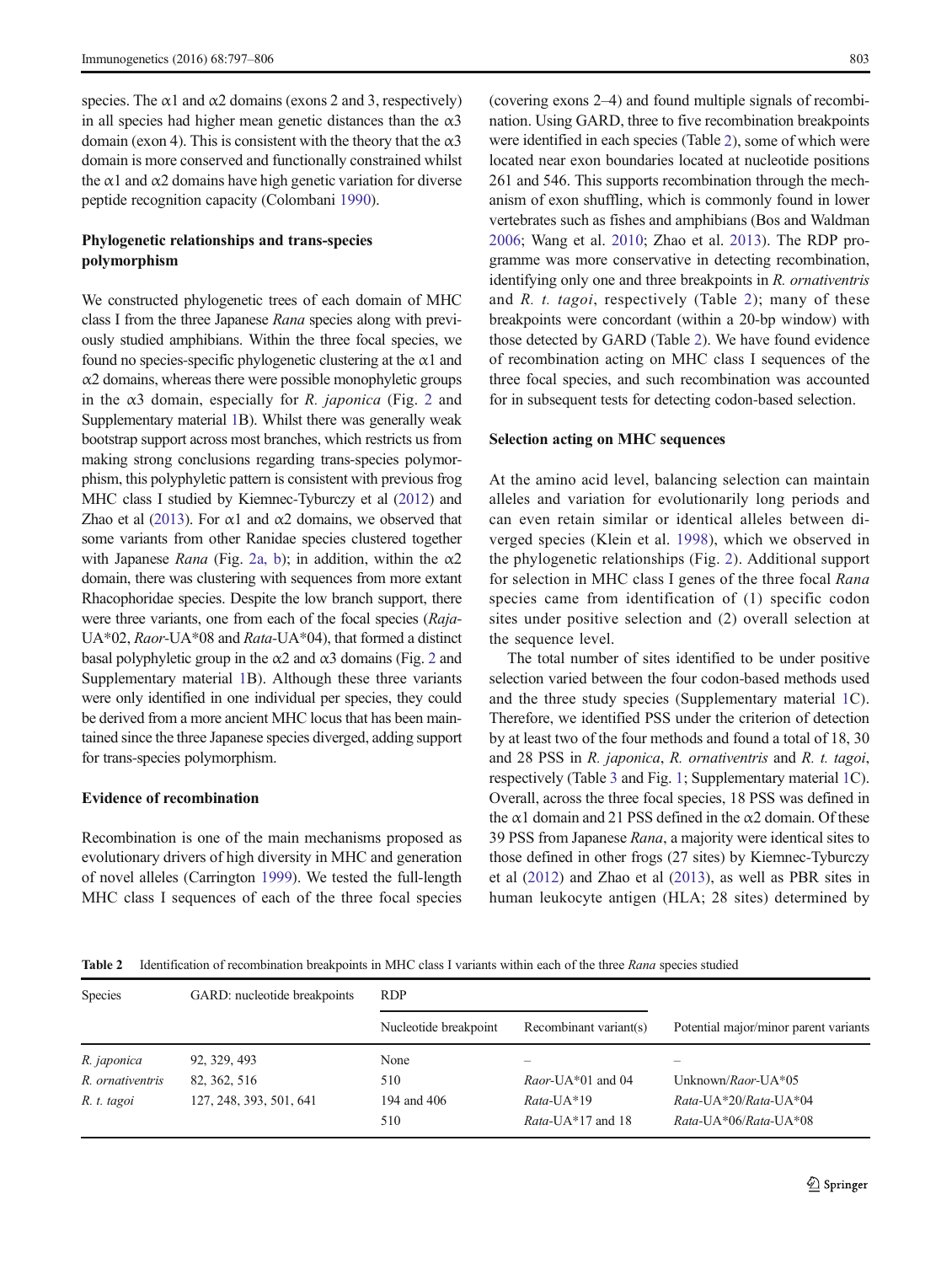| Species                         | Codon sites predicted to be under positive selection                                                                                                                                                                                                                                                                                                         |     |                       |  |      |         |         |                   |      |  |  |  |  |  |  |   |                   |  |
|---------------------------------|--------------------------------------------------------------------------------------------------------------------------------------------------------------------------------------------------------------------------------------------------------------------------------------------------------------------------------------------------------------|-----|-----------------------|--|------|---------|---------|-------------------|------|--|--|--|--|--|--|---|-------------------|--|
|                                 | $\alpha$ 1 domain                                                                                                                                                                                                                                                                                                                                            |     |                       |  |      |         |         | $\alpha$ 2 domain |      |  |  |  |  |  |  |   | $\alpha$ 3 domain |  |
|                                 | 5 9 11 22 24 34 45 62 63 66 67 69 70 73 74 77 81 94 95 97 99 114 116 117 124 125 133 133 135 145 145 146 154 156 160 164 167 171 175 177 255 258                                                                                                                                                                                                             |     |                       |  |      |         |         |                   |      |  |  |  |  |  |  |   |                   |  |
| R. ornativentris<br>R. japonica | X X                                                                                                                                                                                                                                                                                                                                                          |     | $_{\rm X}$ $_{\rm X}$ |  |      | X X X X |         | $X \times$        |      |  |  |  |  |  |  |   |                   |  |
| R. t. tagoi                     | $_{\rm X}$ $_{\rm X}$                                                                                                                                                                                                                                                                                                                                        |     |                       |  |      |         |         |                   |      |  |  |  |  |  |  |   |                   |  |
| Human <sup>a</sup>              | YYYY                                                                                                                                                                                                                                                                                                                                                         | Y Y |                       |  | YYYY |         |         |                   | YYY` |  |  |  |  |  |  | I |                   |  |
| Other frogs <sup>b</sup>        | $Y Y -$                                                                                                                                                                                                                                                                                                                                                      |     | YYYYYY                |  |      |         | YYYYYYY |                   |      |  |  |  |  |  |  |   |                   |  |
|                                 |                                                                                                                                                                                                                                                                                                                                                              |     |                       |  |      |         |         |                   |      |  |  |  |  |  |  |   |                   |  |
|                                 | Sites are considered to be under positive selection if detected by at least two (), three () or all (X) of the four methods used (omegaMap, FEL, REL and MEME). Many PSS were also deduced or predicted<br>to be selected sites (Y) in humans or other frogs. Codon sites are based on the alignment in Fig. 1. $^{\circ}$ indicates the site was not tested |     |                       |  |      |         |         |                   |      |  |  |  |  |  |  |   |                   |  |

a

Deduced PBR sites from HLA based on Bjorkman et al [\(1987\)](#page-8-0) and Saper et al [\(1991](#page-9-0))

Deduced PBR sites from HLA based on Bjorkman et al (1987) and Saper et al (1991)

b Predicted selected sites in other frog species based on Kiemnec-Tyburczy et al ([2012](#page-9-0)) and Zhao et al [\(2013\)](#page-9-0)

Predicted selected sites in other frog

species based on Kiemnec-Tyburczy et al (2012) and Zhao et al (2013)

Table 3

Codon sites predicted to be under positive selection in the three Japanese Rana species, referred to as positively selected sites

Codon sites predicted to be under positive selection in the three Japanese Rana species, referred to as positively selected sites

Bjorkman et al [\(1987\)](#page-8-0) and Saper et al [\(1991\)](#page-9-0) (Table [3](#page-3-0)). The previous anuran studies combined more than one species to identify PSS, not considering differences in selection between species, whilst we found just as many PSS independently in the three Japanese Rana species; this includes some selected sites in the  $\alpha$ 2 domain that may be species-specific (codon sites 124, 125, 133 and 177; Fig. [1](#page-4-0) and Table [3](#page-3-0)). Nonetheless, the many PSS that are in agreement with other anurans and humans are likely to be polymorphic sites that are functionally important for antigen binding and maintained across vertebrate evolutionary history. In the  $\alpha$ 3 domain, only two PSS were identified across the three study species, re-emphasising that this domain has been conserved at the sequence level and has not been under the impact of diversifying selection.

Selection tests over the entire sequence showed evidence of positive selection  $(Z = 1.950 - 4.024, p < 0.05)$  and rejection of neutrality and purifying selection (Supplementary material 1D). We further examined selection at each domain and found that the  $\alpha$ 1 and  $\alpha$ 2 domains showed evidence supporting positive selection  $(p < 0.01)$  and against neutrality and purifying selection (Table [1](#page-3-0) and Supplementary material 1D). We also identified similar support for positive selection when using PARRIS (Supplementary material 1D). Meanwhile, the  $\alpha$ 3 domain showed no sequence-wide positive selection  $(Z = -2.373 - 0.0431, p > 0.40)$ , and for the particular case for R. ornativentris, there was even evidence of purifying selection at this domain ( $Z = 2.335$ ,  $p = 0.011$ ; Supplementary material 1D). These sequence-wide selection tests contribute to supporting the functional roles of the  $\alpha$ 1 and  $\alpha$ 2 domains and the conserved nature of the  $\alpha$ 3 domain.

Interestingly, Kiemnec-Tyburczy et al ([2012\)](#page-9-0) used onetailed Z tests and found no evidence of selection in any domain in any of the six anuran species that were studied, whilst PARRIS could detect positive selection. We confirmed this pattern in those sequences as well as sequences isolated from Rhacophoridae species by Zhao et al [\(2013\)](#page-9-0), supporting that the positively selected sites in MHC class I are masked by the large number of neutrally evolving sites. The inability to detect overall neutrality at MHC class I in the three focal study species here could be attributed to either lower per-site synonymous differences and/or stronger selection pressure acting on the molecule. The small extent of synonymous differences  $(d<sub>S</sub>)$  of MHC class I within Japanese Rana species (Fig. [3](#page-5-0)) could be explained by both within- and between-loci divergence. Low per-site differences in variants (within-loci) could be attributed to severe bottlenecks associated with hypothesised shrinkage of ancestral frog populations during migration from the Asian continent to the Japanese archipelago, perhaps restricted through land bridges (Igawa et al. [2006;](#page-8-0) Komaki et al. [2015](#page-9-0)). For between-loci divergence, lower maximum synonymous differences (Fig. [3](#page-5-0)) in Japanese Rana species support a more recent duplication of loci and subsequent diversification of paralogous variants. The low  $d<sub>S</sub>$  results in a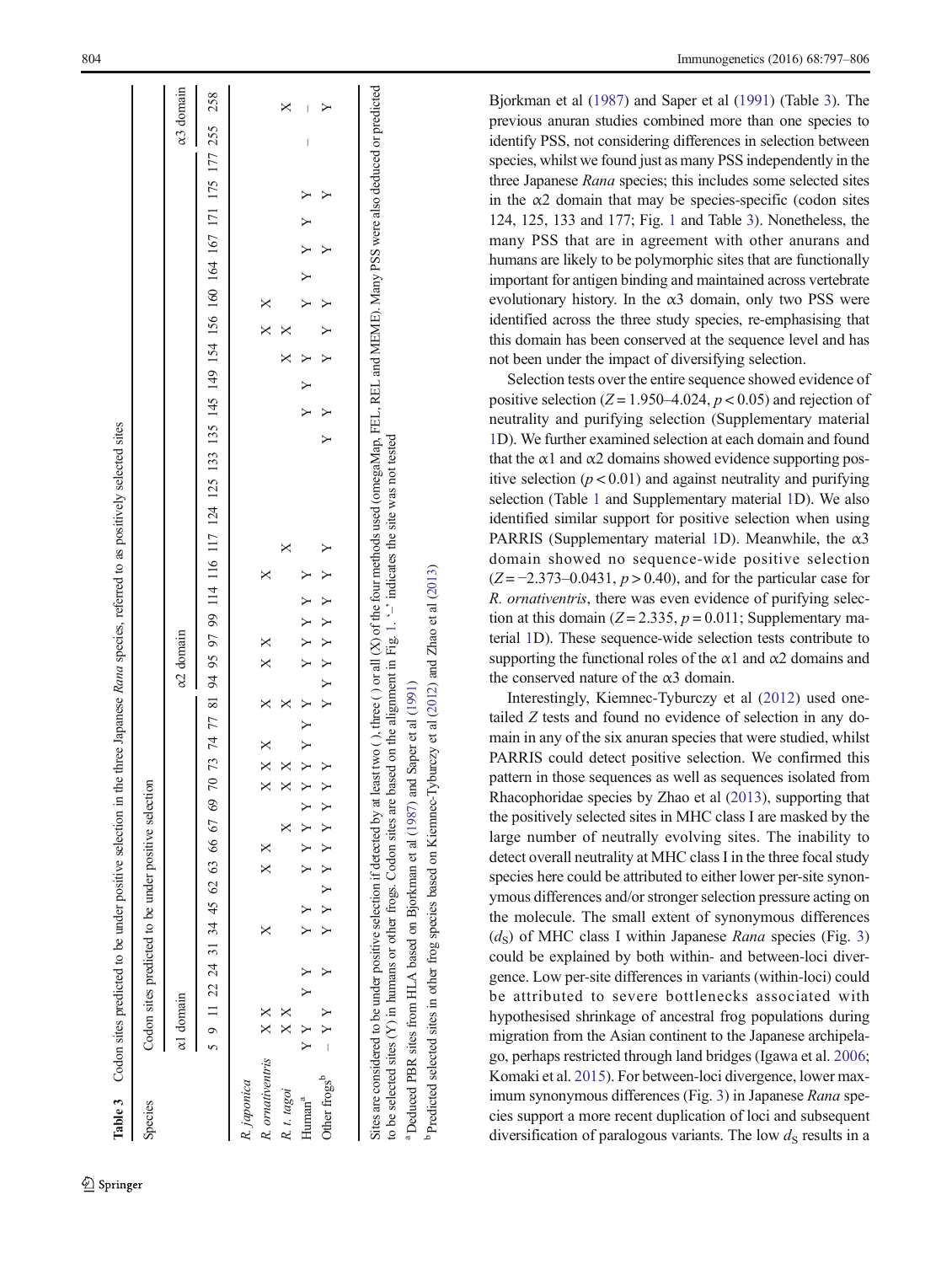<span id="page-8-0"></span>positive and inflated average  $\omega$  ( $d_N/d_S$ ) relative to other anurans, which suggests that the selection pressure acting on MHC class I in Japanese Rana species may be stronger than in other frog species studied. More specifically, the strong positive selection pressure could be targeted at peptide binding sites since we found a similar number of PSS in the three focal species compared to other frogs.

## **Conclusion**

Here, we have characterised the MHC class I classical variation in three Japanese true Rana frog species, with high diversity found in these common unthreatened species. We have identified evidence supporting three major mechanisms that drive high MHC diversity. Signatures of recombination, balancing selection and recent gene duplication found in Japanese Rana MHC class I are similar to those of previous anuran studies. This study is the springboard for investigating genetic variation at other adaptive loci in Japanese amphibians, which will help to better understand the polygenetic basis of resistance to infectious diseases such as chytridiomycosis.

Acknowledgments We thank Naoyuki Takahata for checking the manuscript and the staff at Hiroshima University Institute for Amphibian Biology. This project and QL is financially supported by the Japan Society for the Promotion of Science (JSPS).

Compliance with ethical standards Research funded by the Japan Society for the Promotion of Science (JSPS). All sample collection is approved by Hiroshima University Animal Research Committee, approval number G14-2.

Conflict of interest The authors declare that they have no potential conflict of interest.

Open Access This article is distributed under the terms of the Creative Commons Attribution 4.0 International License (http:// creativecommons.org/licenses/by/4.0/), which permits unrestricted use, distribution, and reproduction in any medium, provided you give appropriate credit to the original author(s) and the source, provide a link to the Creative Commons license, and indicate if changes were made.

#### References

- Bataille A, Fong JJ, Cha M, Wogan GOU, Baek HJ, Lee H, Min MS, Waldman B (2013) Genetic evidence for a high diversity and wide distribution of endemic strains of the pathogenic chytrid fungus Batrachochytrium dendrobatidis in wild Asian amphibians. Mol Ecol 22:4196–4209. doi:[10.1111/mec.12385](http://dx.doi.org/10.1111/mec.12385)
- Bataille A, Cashins SD, Grogan L, Skerratt LF, Hunter D, McFadden M, Scheele B, Brannelly LA, Macris A, Harlow PS, Bell S, Berger L, Waldman B (2015) Susceptibility of amphibians to chytridiomycosis is associated with MHC class II conformation. Proc R Soc B Biol Sci 282:20143127–20143127. doi:[10.1098/rspb.2014.3127](http://dx.doi.org/10.1098/rspb.2014.3127)
- Berger L, Speare R, Daszak P, Green DE, Cunningham AA, Goggin CL, Slocombe R, Ragan MA, Hyatt AD, McDonald KR, Hines HB, Lips KR, Marantelli G, Parkes H (1998) Chytridiomycosis causes amphibian mortality associated with population declines in the rain forests of Australia and Central America. Proc Natl Acad Sci U S A 95:9031–9036. doi[:10.1073/pnas.95.15.9031](http://dx.doi.org/10.1073/pnas.95.15.9031)
- Bernatchez L, Landry C (2003) MHC studies in nonmodel vertebrates: what have we learned about natural selection in 15 years? J Evol Biol 16:363–377. doi[:10.1046/j.1420-9101.2003.00531.x](http://dx.doi.org/10.1046/j.1420-9101.2003.00531.x)
- Bjorkman PJ, Saper MA, Samraoui B, Bennett WS, Strominger JL, Wiley DC (1987) The foreign antigen binding site and T cell recognition regions of class I histocompatibility antigens. Nature 329:512–518. doi:[10.1038/329512a0](http://dx.doi.org/10.1038/329512a0)
- Blaustein AR, Romansic JM, Scheessele EA, Han BA, Pessier AP, Longcore JE (2005) Interspecific variation in susceptibility of frog tadpoles to the pathogenic fungus Batrachochytrium dendrobatidis. Conserv Biol 19:1460–1468. doi[:10.1111/j.1523-1739.2005.00195.x](http://dx.doi.org/10.1111/j.1523-1739.2005.00195.x)
- Bos DH, Waldman B (2006) Evolution by recombination and transspecies polymorphism in the MHC class I gene of Xenopus laevis. Mol Biol Evol 23:137–143. doi:[10.1093/molbev/msj016](http://dx.doi.org/10.1093/molbev/msj016)
- Carrington M (1999) Recombination within the human MHC. Immunol Rev 167:245–256. doi[:10.1111/j.1600-065X.1999.tb01397.x](http://dx.doi.org/10.1111/j.1600-065X.1999.tb01397.x)
- Chambouvet A, Gower DJ, Jirků M, Yabsley MJ, Davis AK, Leonard G, Maguire F, Doherty-Bone TM, Bittencourt-Silva GB, Wilkinson M, Richards TA (2015) Cryptic infection of a broad taxonomic and geographic diversity of tadpoles by Perkinsea protists. Proc Natl Acad Sci U S A 112:E4743–E4751. doi[:10.1073/pnas.1500163112](http://dx.doi.org/10.1073/pnas.1500163112)
- Colombani J (1990) Conserved and variable structures in HLA class I molecules: a review. Tissue Antigens 35:103–113. doi[:10.1111](http://dx.doi.org/10.1111/j.1399-0039.1990.tb01765.x) [/j.1399-0039.1990.tb01765.x](http://dx.doi.org/10.1111/j.1399-0039.1990.tb01765.x)
- Daszak P, Cunningham AA, Hyatt AD (2003) Infectious disease and amphibian population declines. Divers Distrib 9:141–150. doi:[10.1046/j.1472-4642.2003.00016.x](http://dx.doi.org/10.1046/j.1472-4642.2003.00016.x)
- Densmore CL, Green DE (2007) Diseases of amphibians. ILAR J 48: 235–254. doi[:10.1093/ilar.48.3.235](http://dx.doi.org/10.1093/ilar.48.3.235)
- Flajnik MF, Ohta Y, Greenberg AS, Salter-Cid L, Carrizosa A, Du Pasquier L, Kasahara M (1999) Two ancient allelic lineages at the single classical class I locus in the Xenopus MHC. J Immunol 163: 3826–3833
- Garner TWJ, Perkins MW, Govindarajulu P, Seglie D, Walker S, Cunningham AA, Fisher MC (2006) The emerging amphibian pathogen Batrachochytrium dendrobatidis globally infects introduced populations of the North American bullfrog, Rana catesbeiana. Biol Lett 2:455–459. doi[:10.1098/rsbl.2006.0494](http://dx.doi.org/10.1098/rsbl.2006.0494)
- Goka K, Yokoyama J, Une Y, Kuroki T, Suzuki K, Nakahara M, Kobayashi A, Inaba S, Mizutani T, Hyatt AD (2009) Amphibian chytridiomycosis in Japan: distribution, haplotypes and possible route of entry into Japan. Mol Ecol 18:4757–4774. doi:[10.1111](http://dx.doi.org/10.1111/j.1365-294X.2009.04384.x) [/j.1365-294X.2009.04384.x](http://dx.doi.org/10.1111/j.1365-294X.2009.04384.x)
- Goyos A, Sowa J, Ohta Y, Robert J (2011) Remarkable conservation of distinct nonclassical MHC class I lineages in divergent amphibian species. J Immunol 186:372–381. doi[:10.4049/jimmunol.1001467](http://dx.doi.org/10.4049/jimmunol.1001467)
- Haislip NA, Gray MJ, Hoverman JT, Miller DL (2011) Development and disease: how susceptibility to an emerging pathogen changes through anuran development. PLoS ONE 6(7):e22307. doi:[10.1371/journal.pone.0022307](http://dx.doi.org/10.1371/journal.pone.0022307)
- Hedrick PW (1994) Evolutionary genetics of the major histocompatibility complex. Am Nat 143:945–964. doi[:10.1086/285643](http://dx.doi.org/10.1086/285643)
- Hughes AL, Yeager M (1998) Natural selection at major histocompatibility complex loci of vertebrates. Annu Rev Genet 32:415–435. doi:[10.1146/annurev.genet.32.1.415](http://dx.doi.org/10.1146/annurev.genet.32.1.415)
- Igawa T, Kurabayashi A, Nishioka M, Sumida M (2006) Molecular phylogenetic relationship of toads distributed in the Far East and Europe inferred from the nucleotide sequences of mitochondrial DNA genes. Mol Phylogenet Evol 38:250–260. doi:[10.1016/j.](http://dx.doi.org/10.1016/j.ympev.2005.09.003) [ympev.2005.09.003](http://dx.doi.org/10.1016/j.ympev.2005.09.003)